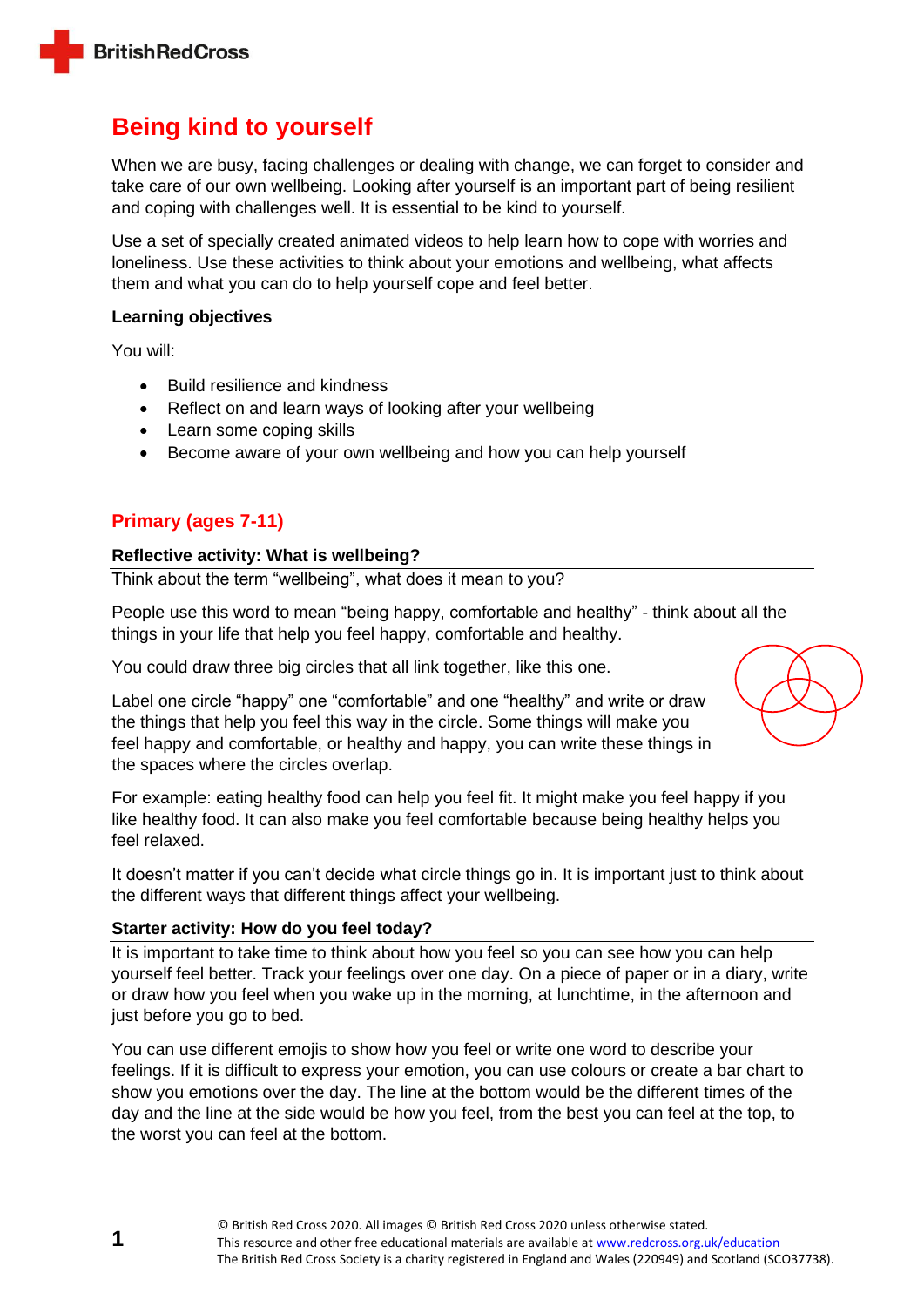

At the end of the day, look at your emotion tracker. What was the high point of your day? What positive thing can you take from today and do again tomorrow?

You can track your emotions the next day and every day of the week if you want to. As a challenge, track your feelings for one whole week and see how your emotions change and what makes them change.

It is important to notice how you feel and how your emotions change to better understand and help your wellbeing.

What did you learn about yourself and your wellbeing from this activity?

# **Breathing activity: Blowing bubbles**

Sometimes we are so full of emotion we can't think very well. There are many things we can do to help us so that we can then think more clearly and start to understand what we are feeling and thinking.

One activity is the 'blowing bubbles' breathing exercise. Sit somewhere quiet or close your eyes. Imagine you have a bottle of bubbles, or if you have some real ones, blow some real bubbles. Gently blow a bubble and watch it float away. Breathe in and then blow another bubble out. Keep blowing bubbles until you feel better.

Does an activity like this help you? How does it help?

#### **Video activity: Circles of control**

When we are ready to think more about what causes us to feel worried, we can do activities to help us. [Watch the video about Circles of control.](https://www.youtube.com/watch?v=1mw6M-0_Q7I) Do the activity from the video. Think about how understanding what you can and can't control can help you feel better.

How do you feel when you have worries?

Does understanding your worries make you feel better?

# **Extension activity: I can**

It is important to remember that you cannot solve everything. You can always do something to feel better and to help others feel better. Think about all the things you can do. Create a poster with the words "I can" in the middle. Around the outside, write down all the things you can do to help yourself and others.

Think about the actions you can do, like listening to a friend who is sad or doing a breathing exercise to feel calmer. Start to think about the people who can help you too. Who can you ask for help?

# **Secondary (ages 11-18)**

# **Reflective activity: What is wellbeing?**

Think about the term "wellbeing", what does it mean to you? People use this word to mean "being happy, comfortable and healthy" - think about all the things in your life that help you feel happy, comfortable and healthy.

People often divide wellbeing into 3 areas: emotional (how you feel), physical (your body and health) and psychological (your mind and thoughts).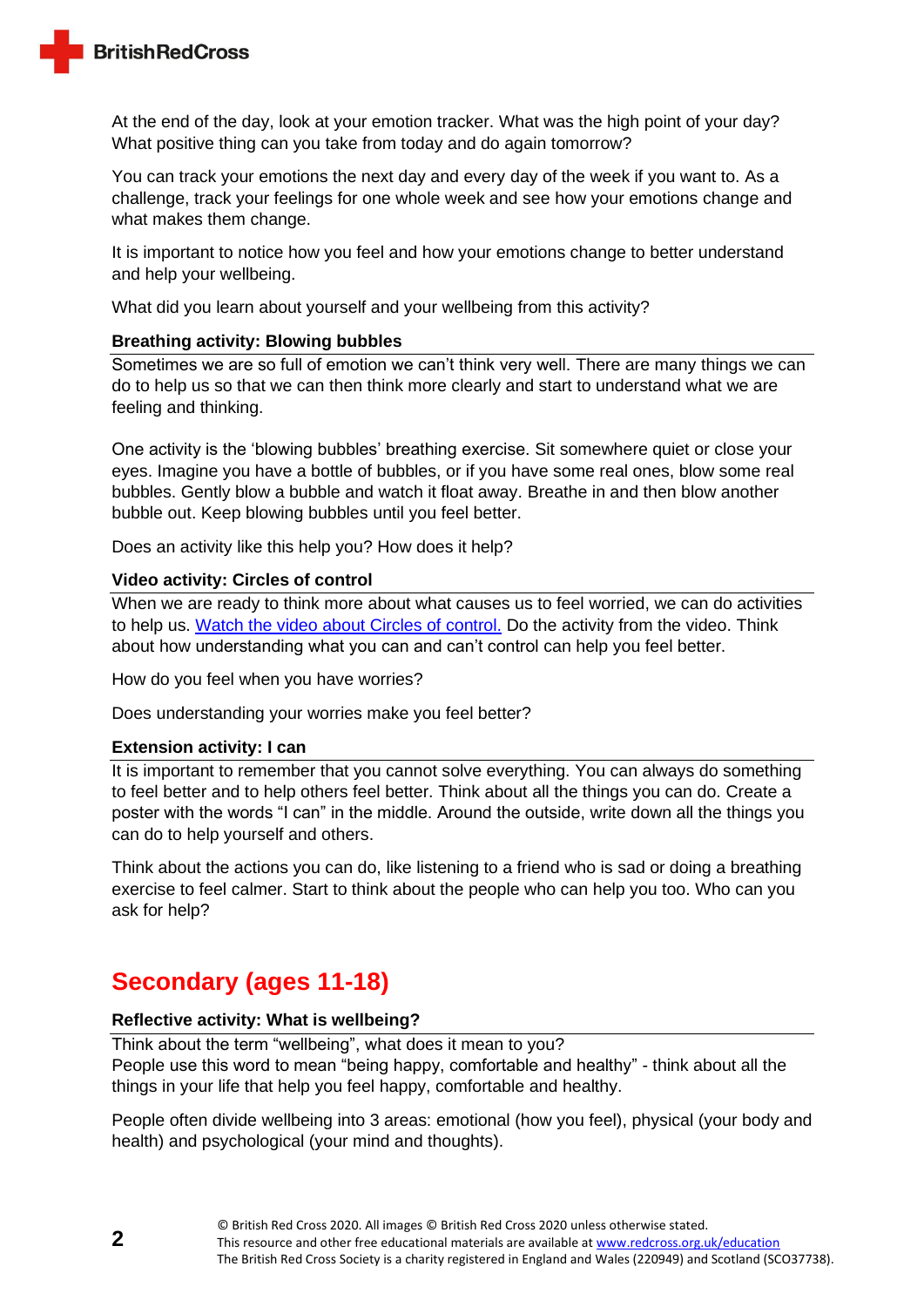

Draw three overlapping circles. Label one circle "emotional wellbeing" one "physical wellbeing" and one "psychological wellbeing" and write or draw the things that help you with these things in the circle. Some objects, people, or activities might help improve emotional and physical and psychological wellbeing; you can write these things in the spaces where the circles overlap.

Look at what you have written down. Do you have access to or do the things you have identified every day? What can you do to add these things into your daily routine to help with your wellbeing every day?

#### **Starter activity: How do you feel today?**

It is important to take time to think about how you feel so you can see how you can help yourself feel better. Track your feelings over one day. On a piece of paper or in a diary, write or draw how you feel when you wake up in the morning, at lunchtime, in the afternoon and just before you go to bed.

You can use different emojis to show how you feel or write one word to describe your feelings. If it is difficult to express your emotion, you can use colours or create a bar chart or scatter graph to show you emotions over the day. The line at the bottom would be the different times of the day and the line at the side would be how you feel, from the best you can feel at the top, to the worst you can feel at the bottom.

At the end of the day, look at your emotion tracker. What was the high point of your day? What positive thing can you take from today and do again tomorrow?

Think about how changes in the weather or your hormones might affect your mood too. Do you notice these things changing how you feel?

You can track your emotions the next day and every day of the week if you want to. As a challenge, track your feelings for one whole week or a month and see how your emotions change and what makes them change.

It is important to notice how you feel and how your emotions change to better understand and help your wellbeing.

What did you learn about yourself and your wellbeing from this activity?

# **Breathing activity: Ocean waves**

Sometimes we are so full of emotion we can't focus or think straight. There are many things we can do to help us so that we can then think more clearly and start to understand what we are feeling and thinking.

Breathing exercises can be an excellent way to clear our mind. One breathing exercise is the 'ocean waves' exercise. Sit in a quiet place and close your eyes. If you can, lie down and relax your body. Imagine you are sitting on a soft sandy beach. You can put headphones in and play the sounds of the ocean if it helps you. Watch the waves come in and out on the shore. Breathe along with the waves. Feel your chest and lungs go in and out, as you breathe. Keep breathing the waves until you feel better.

Does an activity like this help you? How does it help?

# **Video activity: Circles of control**

When we are ready to think more about what causes us to feel worried, we can do activities to help us. [Watch the video about Circles of control.](https://www.youtube.com/watch?v=1mw6M-0_Q7I) Do the activity from the video. Think about how understanding what you can and can't control can help you feel better.